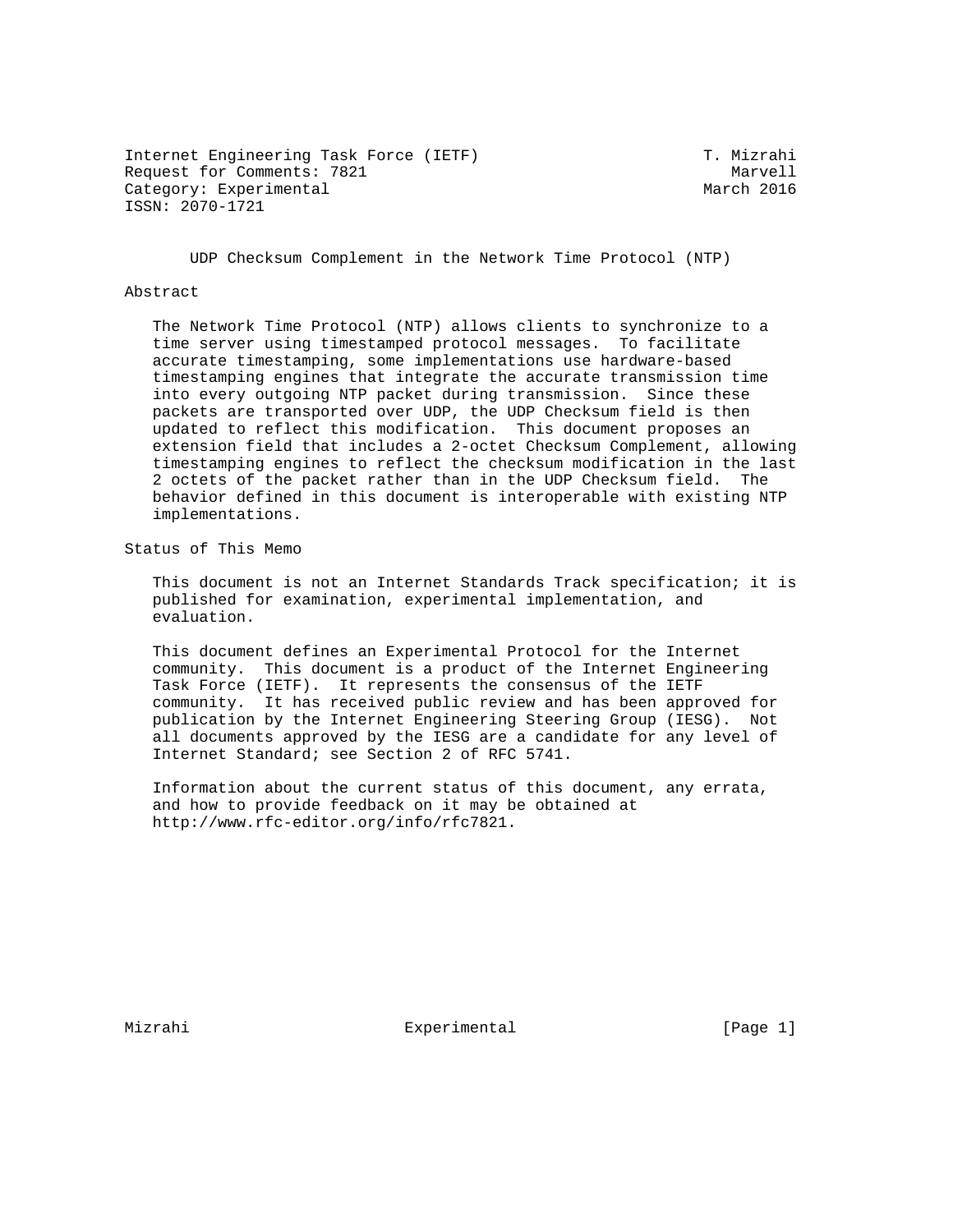## Copyright Notice

 Copyright (c) 2016 IETF Trust and the persons identified as the document authors. All rights reserved.

 This document is subject to BCP 78 and the IETF Trust's Legal Provisions Relating to IETF Documents

 (http://trustee.ietf.org/license-info) in effect on the date of publication of this document. Please review these documents carefully, as they describe your rights and restrictions with respect to this document. Code Components extracted from this document must include Simplified BSD License text as described in Section 4.e of the Trust Legal Provisions and are provided without warranty as described in the Simplified BSD License.

## Table of Contents

| $1 \quad 1$ |                                                        |
|-------------|--------------------------------------------------------|
|             |                                                        |
|             |                                                        |
|             |                                                        |
|             |                                                        |
|             |                                                        |
|             |                                                        |
|             | 3.2. Checksum Complement in NTP Packets 7              |
|             |                                                        |
|             | 3.2.2. Transmission of NTP with Checksum Complement 8  |
|             | 3.2.3. Updates of NTP with Checksum Complement 8       |
|             | 3.2.4. Reception of NTP with Checksum Complement 8     |
|             | 3.3. Interoperability with Existing Implementations  9 |
|             | 3.4. The Checksum Complement and Authentication        |
|             |                                                        |
| 5           |                                                        |
| რ.          |                                                        |
|             |                                                        |
|             |                                                        |
|             | Appendix A. Checksum Complement Usage Example 13       |
|             |                                                        |
|             |                                                        |

Mizrahi **Experimental** Experimental [Page 2]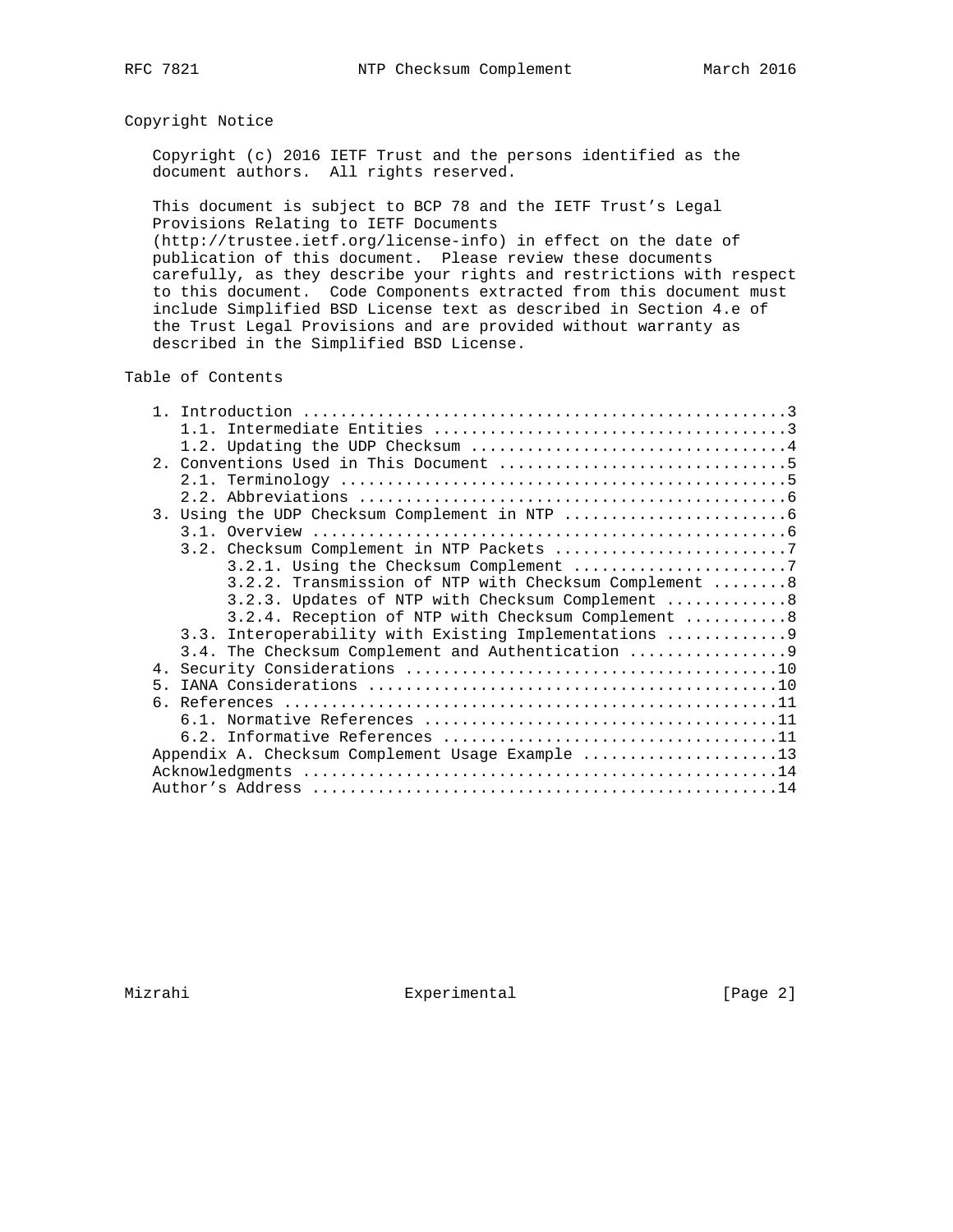## 1. Introduction

 The Network Time Protocol [NTPv4] allows clients to synchronize their clocks to a time server by exchanging NTP packets. The increasing demand for highly accurate clock synchronization motivates implementations that provide accurate timestamping.

## 1.1. Intermediate Entities

 In this document, we use the term "intermediate entity" to refer to an entity that resides on the path between the sender and the receiver of an NTP packet and that modifies this NTP packet en route.

 In order to facilitate accurate timestamping, an implementation can use a hardware-based timestamping engine, as shown in Figure 1. In such cases, NTP packets are sent and received by a software layer, whereas a timestamping engine modifies every outgoing NTP packet by incorporating its accurate transmission time into the <Transmit Timestamp> field in the packet.

Mizrahi **Experimental** Experimental [Page 3]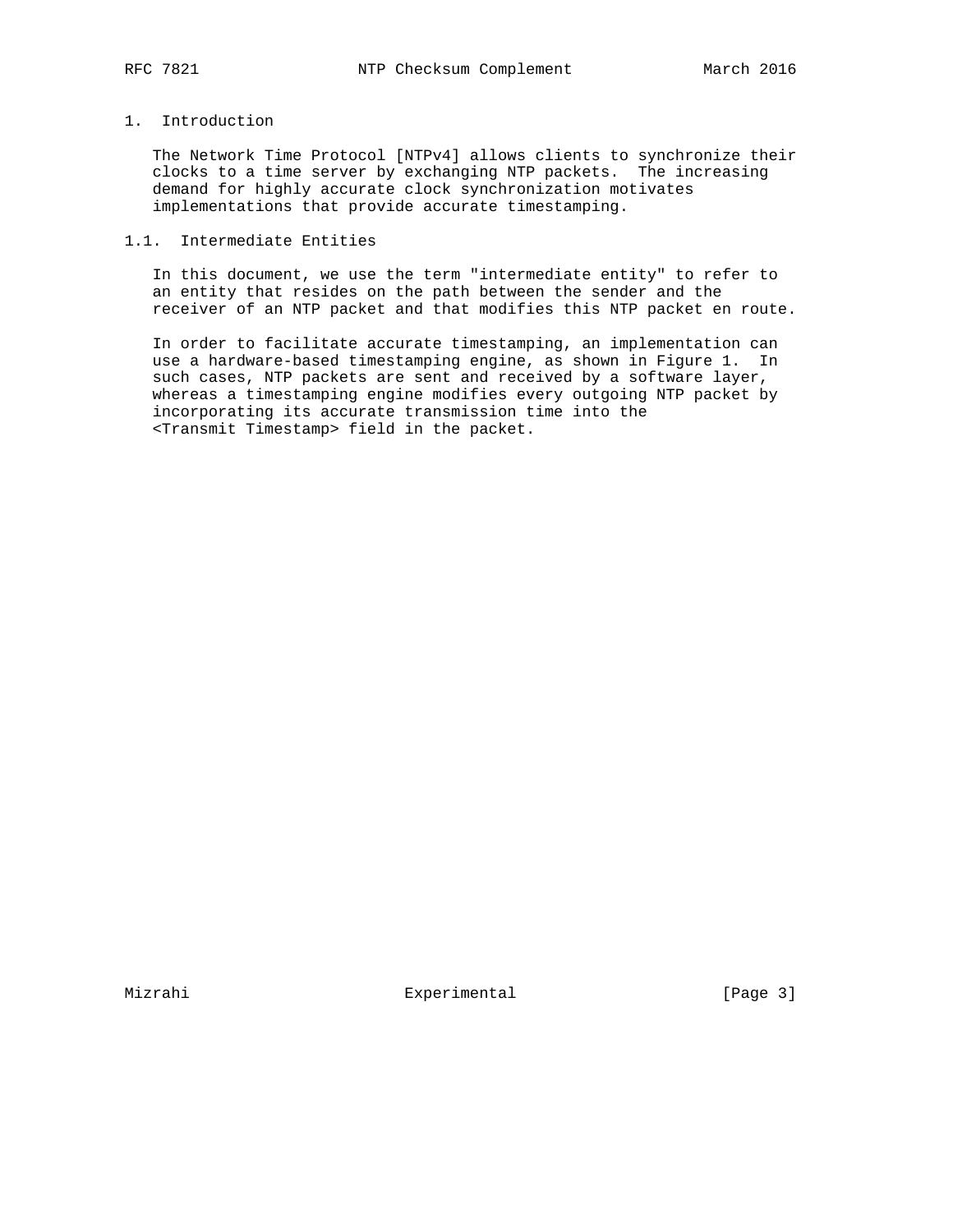

 ASIC: Application-Specific Integrated Circuit FPGA: Field-Programmable Gate Array

#### Figure 1: Accurate Timestamping in NTP

 The accuracy of clock synchronization over packet networks is highly sensitive to delay jitters in the underlying network; this dramatically affects clock accuracy. To address this challenge, the Precision Time Protocol (PTP) [IEEE1588] defines Transparent Clocks (TCs) -- switches and routers that improve end-to-end clock accuracy by updating a "Correction Field" in the PTP packet by adding the latency caused by the current TC. In NTP, no equivalent entity is currently defined, but future versions of NTP may define an intermediate node that modifies en-route NTP packets using a "Correction Field".

1.2. Updating the UDP Checksum

 When the UDP payload is modified by an intermediate entity, the UDP Checksum field needs to be updated to maintain its correctness. When using UDP over IPv4 [UDP], an intermediate entity that cannot update

Mizrahi **Experimental** Experimental (Page 4)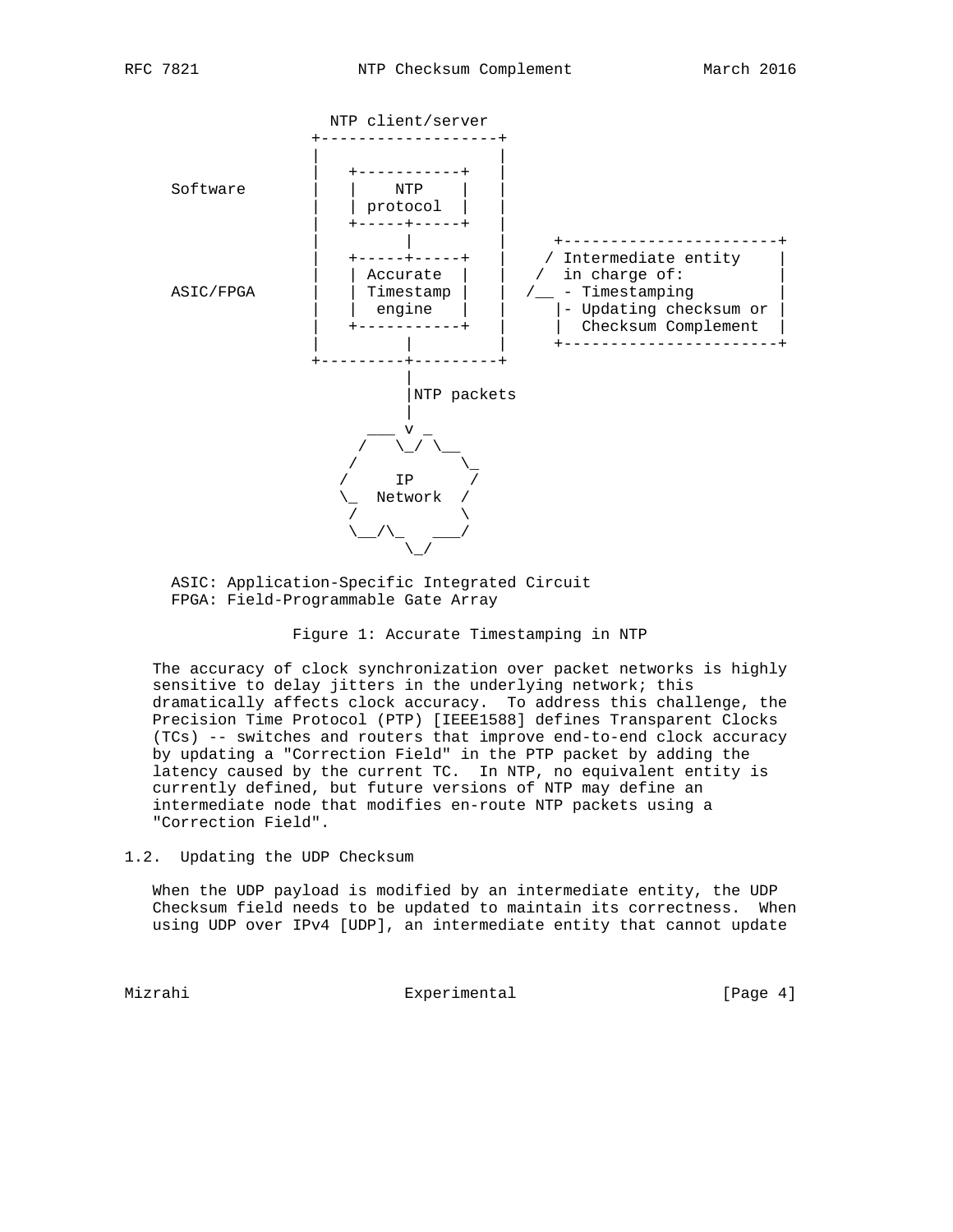the value of the UDP Checksum has no choice except to assign a value of zero to the Checksum field, causing the receiver to ignore the Checksum field and potentially accept corrupted packets. UDP over IPv6, as defined in [IPv6], does not allow a zero checksum, except in specific cases [ZeroChecksum]. As discussed in [ZeroChecksum], the use of a zero checksum is generally not recommended and should be avoided to the extent possible.

 Since an intermediate entity only modifies a specific field in the packet, i.e., the Timestamp field, the UDP Checksum update can be performed incrementally, using the concepts presented in [Checksum].

 This document defines the Checksum Complement for [NTPv4]. The Checksum Complement is a 2-octet field that resides at the end of the UDP payload. It allows intermediate entities to update NTP packets and maintain the correctness of the UDP Checksum by modifying the last 2 octets of the packet, instead of updating the UDP Checksum field. This is performed by adding an NTP extension field at the end of the packet, in which the last 2 octets are used as a Checksum Complement.

 The usage of the Checksum Complement can in some cases simplify the implementation, because if the packet data is processed in serial order, it is simpler to first update the Timestamp field and then update the Checksum Complement, rather than to update the timestamp and then update the UDP Checksum residing at the UDP header. Note that while it is not impossible to implement a hardware timestamper that updates the UDP Checksum, using the Checksum Complement instead can significantly simplify the implementation.

 Note that the software layer and the intermediate entity (see Figure 1) are two modules in a single NTP clock. It is assumed that these two modules are in agreement regarding whether transmitted NTP packets include the Checksum Complement or not.

 [RFC7820] defines the Checksum Complement mechanism for the One-Way Active Measurement Protocol (OWAMP) and the Two-Way Active Measurement Protocol (TWAMP). A similar mechanism is presented in Annex E of [IEEE1588].

- 2. Conventions Used in This Document
- 2.1. Terminology

 The key words "MUST", "MUST NOT", "REQUIRED", "SHALL", "SHALL NOT", "SHOULD", "SHOULD NOT", "RECOMMENDED", "MAY", and "OPTIONAL" in this document are to be interpreted as described in [KEYWORDS].

Mizrahi **Experimental** Experimental [Page 5]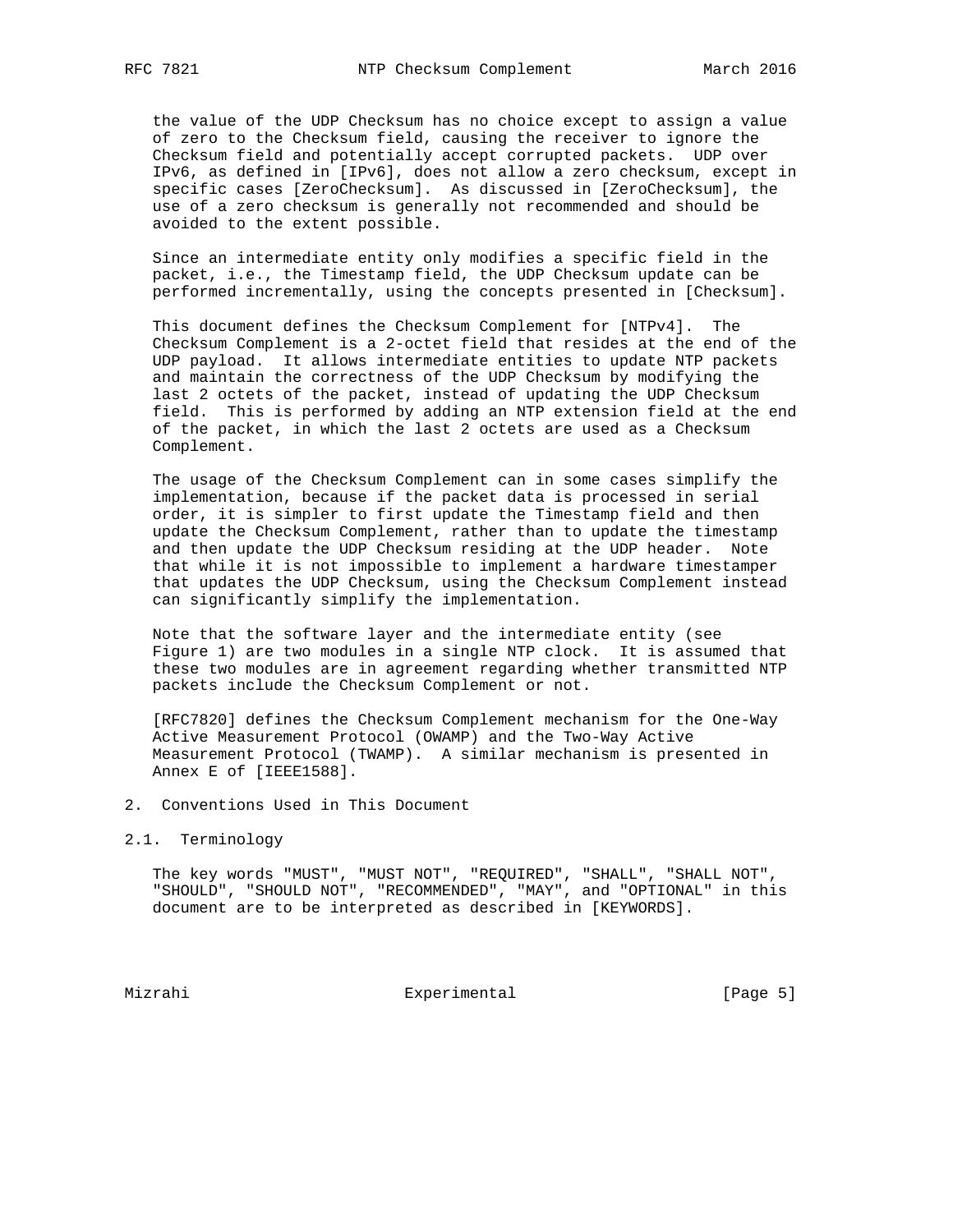- 2.2. Abbreviations
	- MAC Message Authentication Code
	- NTP Network Time Protocol
	- PTP Precision Time Protocol
	- UDP User Datagram Protocol
- 3. Using the UDP Checksum Complement in NTP
- 3.1. Overview

 The UDP Checksum Complement is a 2-octet field that is appended at the end of the UDP payload, using an NTP extension field. Figure 2 illustrates the packet format of an NTP packet with a Checksum Complement extension.



Figure 2: Checksum Complement in NTP Packets

 The Checksum Complement is used to compensate for changes performed in the NTP packet by intermediate entities, as described in the Introduction (Section 1). An example of the usage of the Checksum Complement is provided in Appendix A.

Mizrahi **Experimental** Experimental [Page 6]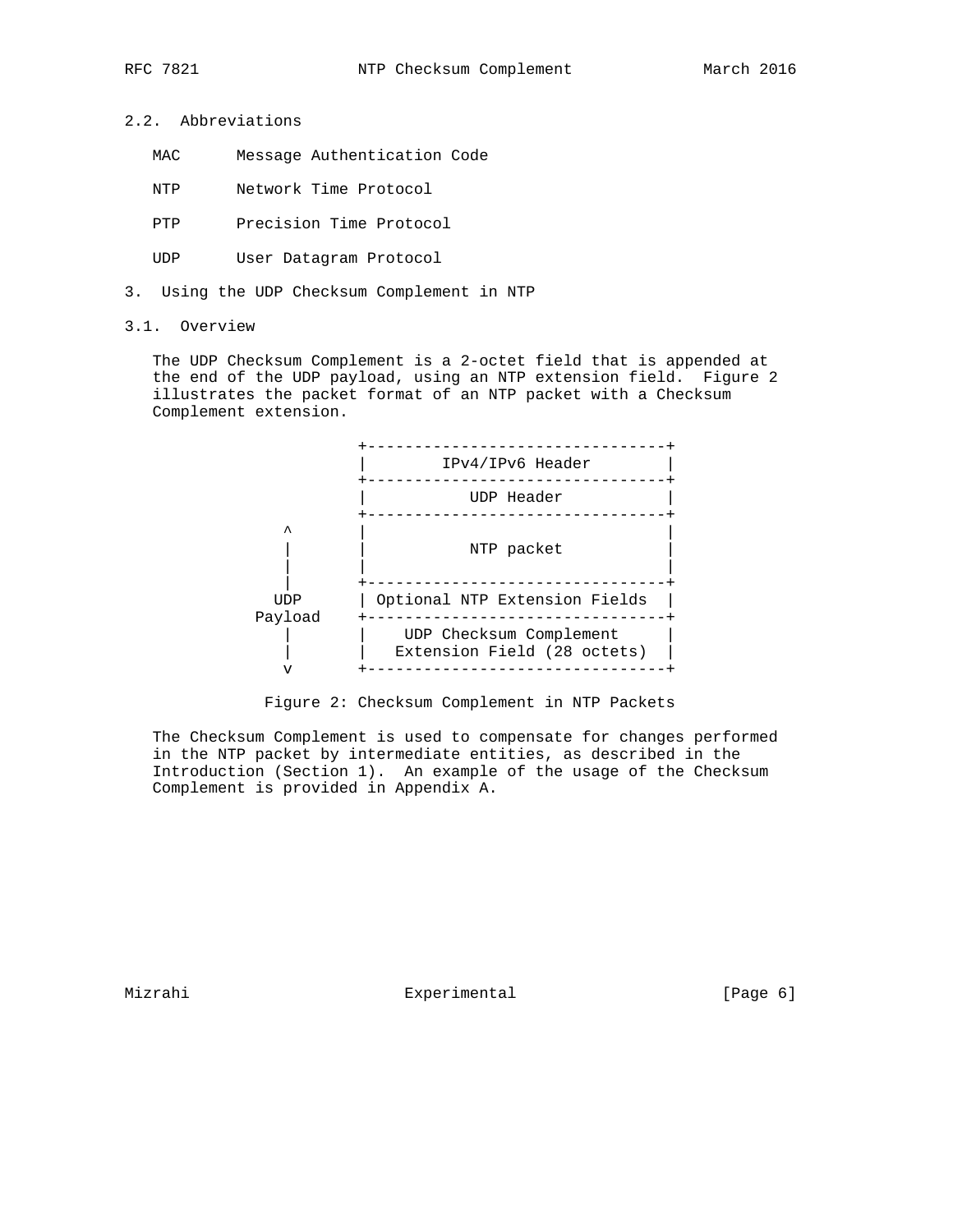### 3.2. Checksum Complement in NTP Packets

 NTP is transported over UDP, either over IPv4 or over IPv6. This document applies to both NTP over IPv4 and NTP over IPv6.

 NTP packets may include one or more extension fields, as defined in [NTPv4]. The Checksum Complement in NTP packets resides in a dedicated NTP extension field, as shown in Figure 3.

 If the NTP packet includes more than one extension field, the Checksum Complement extension is always the last extension field. Thus, the Checksum Complement is the last 2 octets in the UDP payload and is located at (UDP Length - 2 octets) after the beginning of the UDP header. Note that the Checksum Complement is not used in authenticated NTP packets, as further discussed in Section 3.4.

#### 3.2.1. Using the Checksum Complement

 As described in Section 1, an intermediate entity that updates the timestamp in the NTP packet can use the Checksum Complement in order to maintain the correctness of the UDP Checksum field. Specifically, if the value of the timestamp is updated, this update yields a change in the UDP Checksum value; thus, the intermediate entity assigns a new value in the Checksum Complement that cancels this change, leaving the current value of the UDP Checksum correct. An example of the usage of the Checksum Complement is provided in Appendix A.

 $0$  1 2 3 0 1 2 3 4 5 6 7 8 9 0 1 2 3 4 5 6 7 8 9 0 1 2 3 4 5 6 7 8 9 0 1 +-+-+-+-+-+-+-+-+-+-+-+-+-+-+-+-+-+-+-+-+-+-+-+-+-+-+-+-+-+-+-+-+ | Field Type | Length = 28 octets | +-+-+-+-+-+-+-+-+-+-+-+-+-+-+-+-+-+-+-+-+-+-+-+-+-+-+-+-+-+-+-+-+ | |  $M_{\rm BZ}$  and  $M_{\rm BZ}$  and  $M_{\rm BZ}$  and  $M_{\rm BZ}$  are  $M_{\rm BZ}$  and  $M_{\rm BZ}$  and  $M_{\rm BZ}$  are  $M_{\rm BZ}$  and  $M_{\rm BZ}$  are  $M_{\rm BZ}$  and  $M_{\rm BZ}$  are  $M_{\rm BZ}$  and  $M_{\rm BZ}$  are  $M_{\rm BZ}$  and  $M_{\rm BZ}$  are  $M_{\rm BZ}$  a | | | +-+-+-+-+-+-+-+-+-+-+-+-+-+-+-+-+ | | Checksum Complement | +-+-+-+-+-+-+-+-+-+-+-+-+-+-+-+-+-+-+-+-+-+-+-+-+-+-+-+-+-+-+-+-+

Figure 3: NTP Checksum Complement Extension Field

Mizrahi **Experimental** Experimental [Page 7]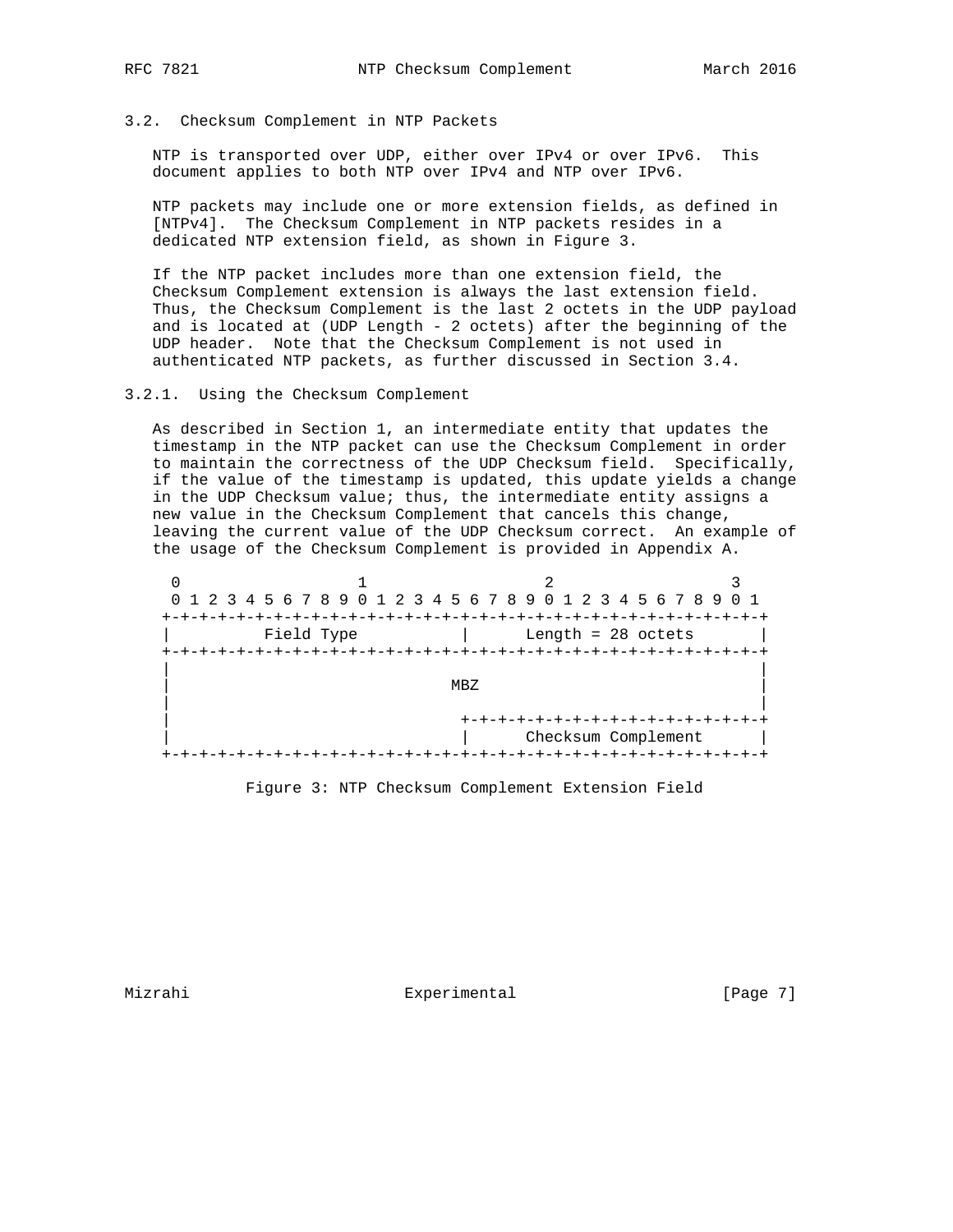Field Type

 A dedicated Field Type value is used to identify the Checksum Complement extension. See Section 5.

Length

The Checksum Complement extension field length is 28 octets.

 This length guarantees that the host that receives the packet parses it correctly, whether the packet includes a MAC or not. [RFC7822] provides further details about the length of an extension field in the absence of a MAC.

MBZ

 The extension field includes a 22-octet MBZ (MUST be zero) field. This field MUST be set to 0 and MUST be ignored by the recipient. The MBZ field is used for padding the extension field to 28 octets.

Checksum Complement

 The Checksum Complement extension includes the Checksum Complement field, residing in the last 2 octets of the extension.

3.2.2. Transmission of NTP with Checksum Complement

 The transmitter of an NTP packet MAY include a Checksum Complement extension field.

3.2.3. Updates of NTP with Checksum Complement

 An intermediate entity that receives and alters an NTP packet containing a Checksum Complement extension MAY use the Checksum Complement to maintain a correct UDP Checksum value.

3.2.4. Reception of NTP with Checksum Complement

 This document does not impose new requirements on the receiving end of an NTP packet.

 The UDP layer at the receiving end verifies the UDP Checksum of received NTP packets, and the NTP layer SHOULD ignore the Checksum Complement extension field.

Mizrahi **Experimental** Experimental [Page 8]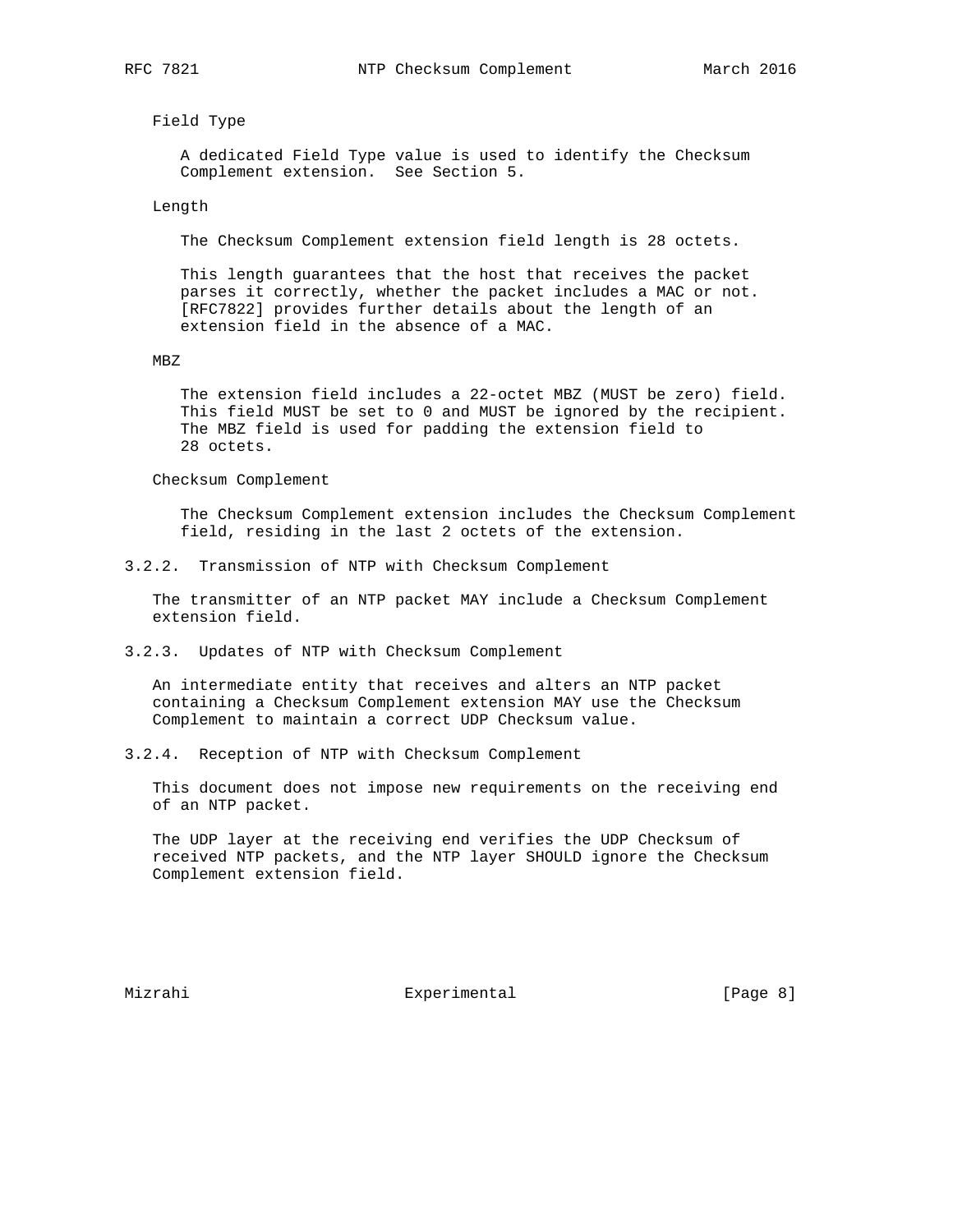## 3.3. Interoperability with Existing Implementations

 The behavior defined in this document does not impose new requirements on the reception of NTP packets beyond the requirements defined in [RFC7822]. Note that, as defined in [RFC7822], a host that receives an NTP message with an unknown extension field SHOULD ignore the extension field and MAY drop the packet if policy requires it. Thus, transmitters and intermediate entities that support the Checksum Complement can transparently interoperate with receivers that are not Checksum Complement compliant, as long as these receivers ignore unknown extension fields. It is noted that existing implementations that discard packets with unknown extension fields cannot interoperate with transmitters that use the Checksum Complement.

 It should be noted that when hardware-based timestamping is used, it will likely be used at both ends, and thus both hosts that take part in the protocol will support the functionality described in this memo. If only one of the hosts uses hardware-based timestamping, then the Checksum Complement can only be used if it is known that the peer host can accept the Checksum Complement.

### 3.4. The Checksum Complement and Authentication

 A Checksum Complement MUST NOT be used when authentication is enabled. The Checksum Complement is useful in unauthenticated mode, allowing the intermediate entity to perform serial processing of the packet without storing and forwarding it.

 On the other hand, when message authentication is used, an intermediate entity that alters NTP packets must also recompute the Message Authentication Code (MAC) accordingly. In this case, it is not possible to update the Checksum Complement; updating the Checksum Complement would result in having to recalculate the MAC, and there would be a cyclic dependency between the MAC and the Checksum Complement. Hence, when updating the MAC, it is necessary to update the UDP Checksum field, making the Checksum Complement field unnecessary in the presence of authentication.

Mizrahi **Experimental** Experimental [Page 9]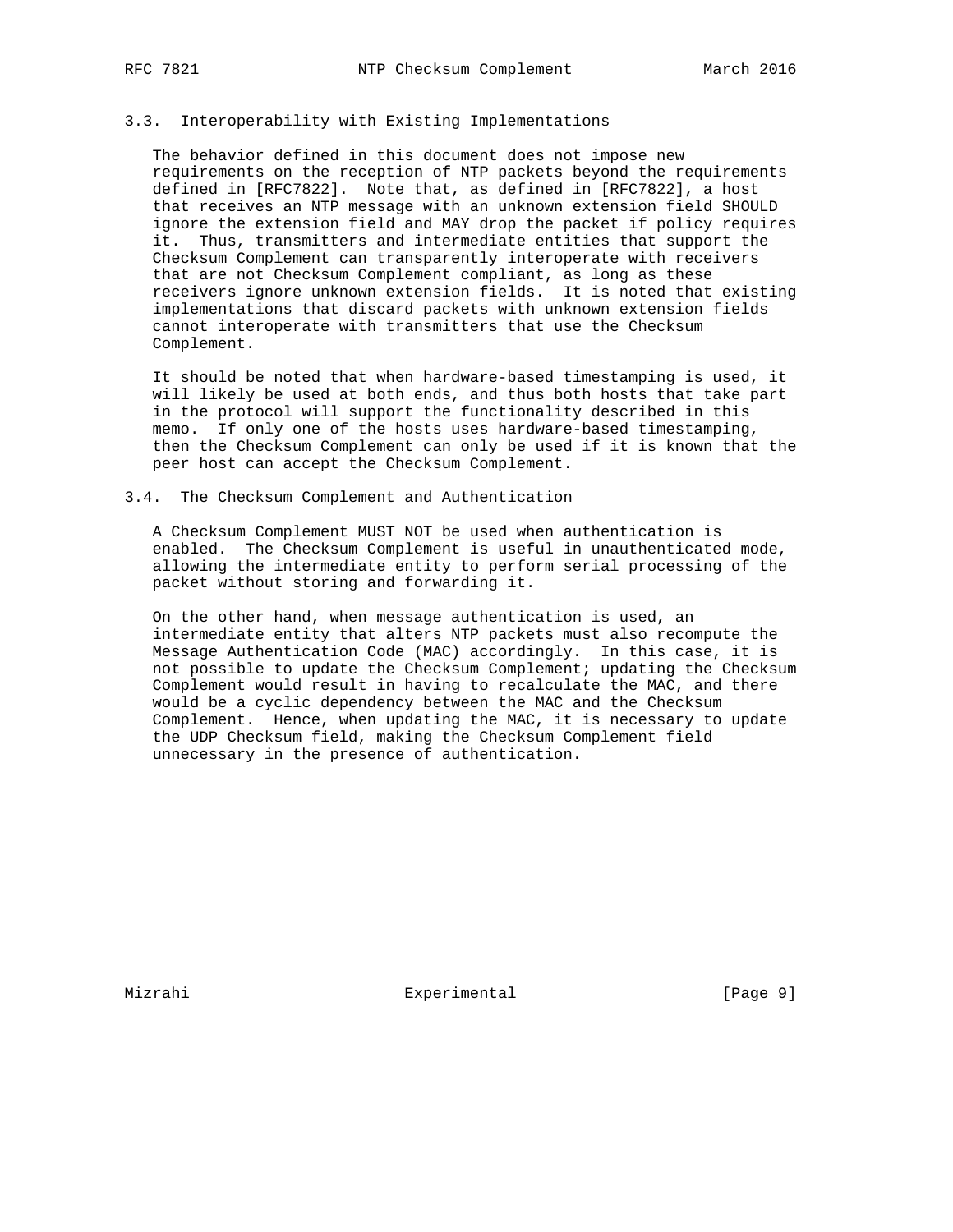# 4. Security Considerations

 This document describes how a Checksum Complement extension can be used for maintaining the correctness of the UDP Checksum. The security considerations of time protocols in general are discussed in [SecTime], and the security considerations of NTP are discussed in [NTPv4].

 The purpose of this extension is to ease the implementation of accurate timestamping engines, as illustrated in Figure 1. The extension is intended to be used internally in an NTP client or server. This extension is not intended to be used by switches and routers that reside between the client and the server. As opposed to PTP [IEEE1588], NTP does not require intermediate switches or routers to modify the content of NTP messages, and thus any such modification should be considered as a malicious man-in-the-middle (MITM) attack.

 It is important to emphasize that the scheme described in this document does not increase the protocol's vulnerability to MITM attacks; a MITM attacker who maliciously modifies a packet and its Checksum Complement is logically equivalent to a MITM attacker who modifies a packet and its UDP Checksum field.

 The concept described in this document is intended to be used only in unauthenticated mode. As discussed in Section 3.4, if a cryptographic security mechanism is used, then the Checksum Complement does not simplify the implementation compared to using the conventional Checksum, and therefore the Checksum Complement is not used.

5. IANA Considerations

 IANA has allocated a new value in the "NTP Extension Field Types" registry:

0x2005 Checksum Complement

Mizrahi **Experimental** Experimental [Page 10]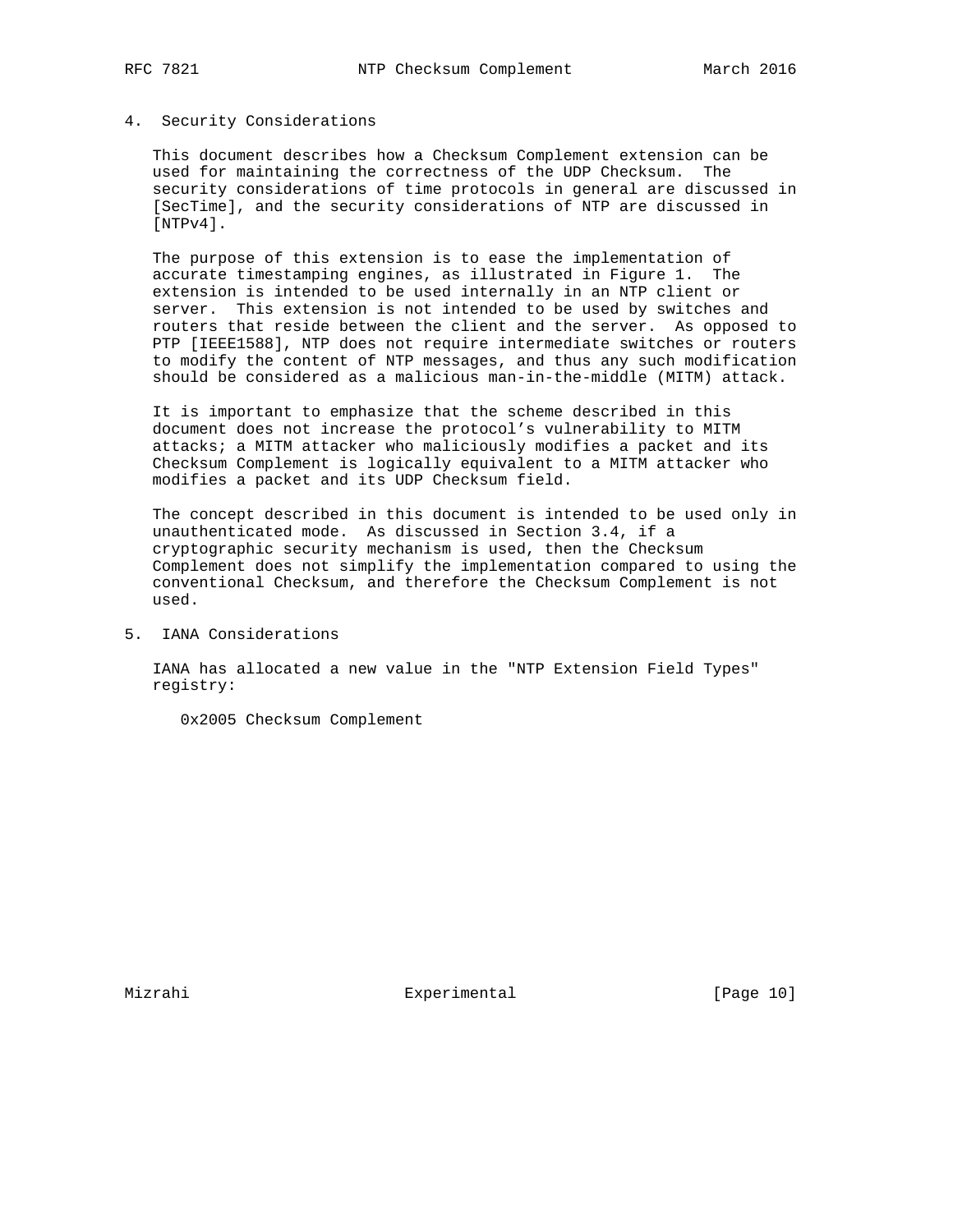## 6. References

- 6.1. Normative References
	- [Checksum] Rijsinghani, A., Ed., "Computation of the Internet Checksum via Incremental Update", RFC 1624, DOI 10.17487/RFC1624, May 1994, <http://www.rfc-editor.org/info/rfc1624>.
	- [IPv6] Deering, S. and R. Hinden, "Internet Protocol, Version 6 (IPv6) Specification", RFC 2460, DOI 10.17487/RFC2460, December 1998, <http://www.rfc-editor.org/info/rfc2460>.
	- [KEYWORDS] Bradner, S., "Key words for use in RFCs to Indicate Requirement Levels", BCP 14, RFC 2119, DOI 10.17487/RFC2119, March 1997, <http://www.rfc-editor.org/info/rfc2119>.
	- [NTPv4] Mills, D., Martin, J., Ed., Burbank, J., and W. Kasch, "Network Time Protocol Version 4: Protocol and Algorithms Specification", RFC 5905, DOI 10.17487/RFC5905, June 2010, <http://www.rfc-editor.org/info/rfc5905>.
	- [RFC7822] Mizrahi, T. and D. Mayer, "Network Time Protocol Version 4 (NTPv4) Extension Fields", RFC 7822, DOI 10.17487/RFC7822, March 2016, <http://www.rfc-editor.org/info/rfc7822>.
	- [UDP] Postel, J., "User Datagram Protocol", STD 6, RFC 768, DOI 10.17487/RFC768, August 1980, <http://www.rfc-editor.org/info/rfc768>.
- 6.2. Informative References
	- [IEEE1588] IEEE, "IEEE Standard for a Precision Clock Synchronization Protocol for Networked Measurement and Control Systems", IEEE Std 1588-2008, DOI 10.1109/IEEESTD.2008.4579760, July 2008.
	- [RFC7820] Mizrahi, T., "UDP Checksum Complement in the One-Way Active Measurement Protocol (OWAMP) and Two-Way Active Measurement Protocol (TWAMP)", RFC 7820, DOI 10.17487/RFC7820, March 2016, <http://www.rfc-editor.org/info/rfc7820>.

Mizrahi **Experimental** [Page 11]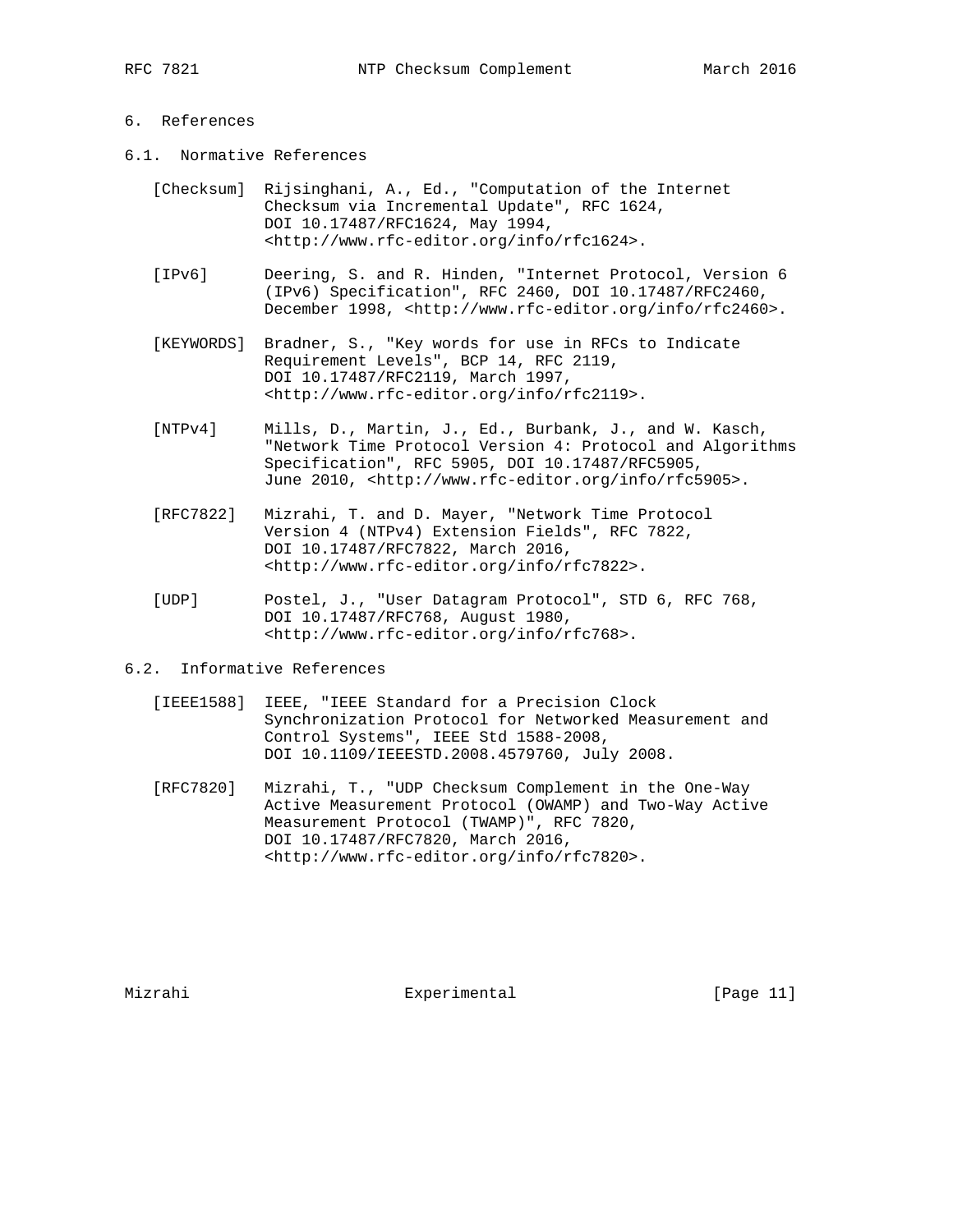[SecTime] Mizrahi, T., "Security Requirements of Time Protocols in Packet Switched Networks", RFC 7384, DOI 10.17487/RFC7384, October 2014, <http://www.rfc-editor.org/info/rfc7384>.

[ZeroChecksum]

 Fairhurst, G. and M. Westerlund, "Applicability Statement for the Use of IPv6 UDP Datagrams with Zero Checksums", RFC 6936, DOI 10.17487/RFC6936, April 2013, <http://www.rfc-editor.org/info/rfc6936>.

Mizrahi **Experimental** Experimental [Page 12]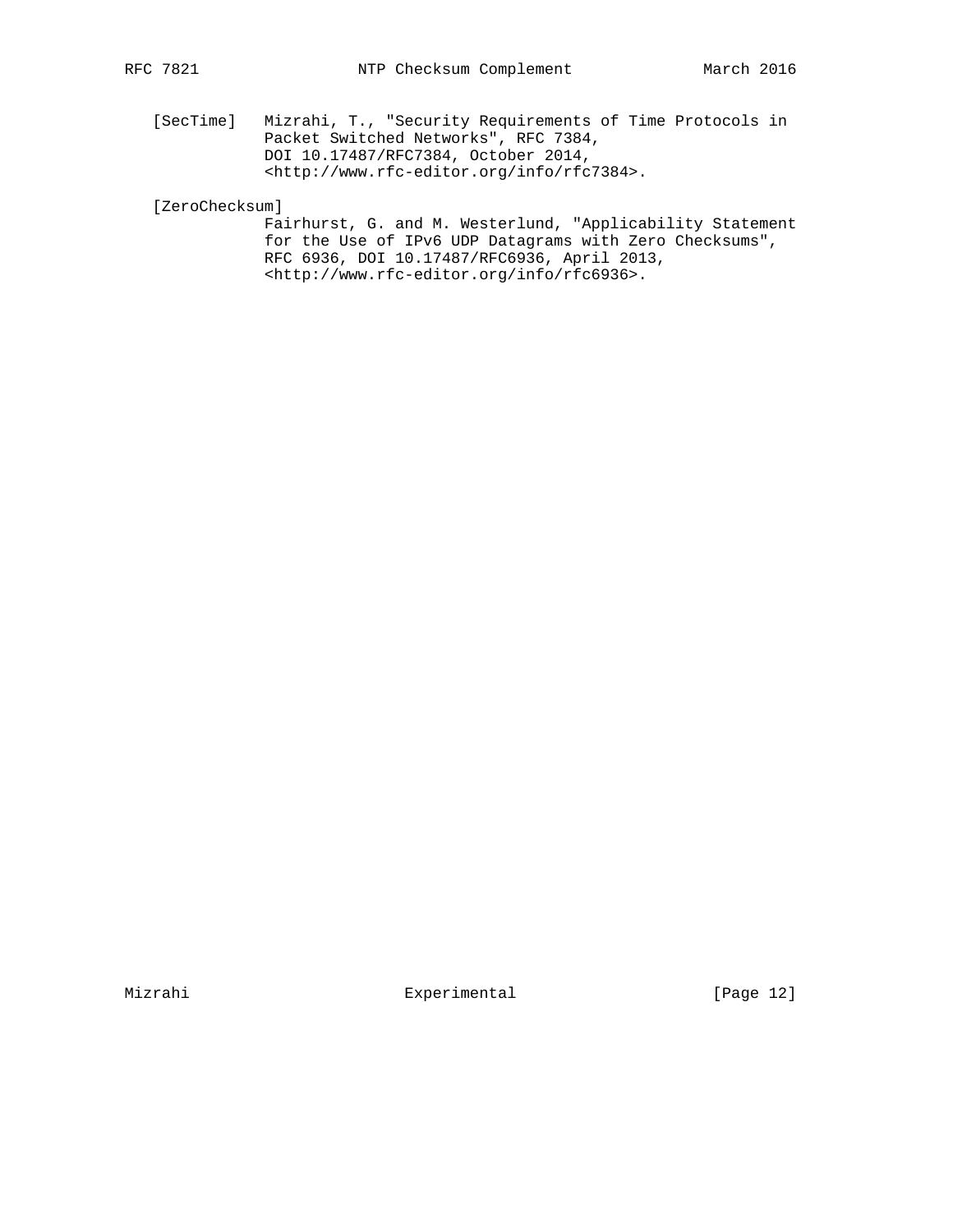Appendix A. Checksum Complement Usage Example

Consider an NTP packet sent by an NTP client to an NTP server.

 The client's software layer (see Figure 1) generates an NTP packet with an Origin Timestamp T and a UDP Checksum value U. The value of U is the checksum of the UDP header, UDP payload, and pseudo-header. Thus, U is equal to:

$$
U = Const + checksum(T)
$$
 (1)

 Where "Const" is the checksum of all the fields that are covered by the checksum, except the Origin Timestamp T.

 Recall that the client's software emits the NTP packet with a Checksum Complement extension field, which resides at the end of the PTP packet. It is assumed that the client initially assigns zero to the value of the Checksum Complement.

 The client's timestamping engine updates the Origin Timestamp field to the accurate time, changing its value from T to T'. The engine also updates the Checksum Complement field from zero to a new value C, such that:

$$
checksum(C) = checksum(T) - checksum(T')
$$
 (2)

 When the NTP packet is transmitted by the client's timestamping engine, the value of the checksum remains U as before:

 $U = Const + checksum(T) = Const + checksum(T) + checksum(T)$  $checksum(T') = Const + checksum(T') + checksum(C)$  (3)

 Thus, after the timestamping engine has updated the timestamp, U remains the correct checksum of the packet.

 When the NTP packet reaches the NTP server, the server performs a conventional UDP Checksum computation, and the computed value is U. Since the Checksum Complement is part of the extension field, its value (C) is transparently included in the computation, as per Equation (3), without requiring special treatment by the server.

Mizrahi **Experimental** Experimental [Page 13]